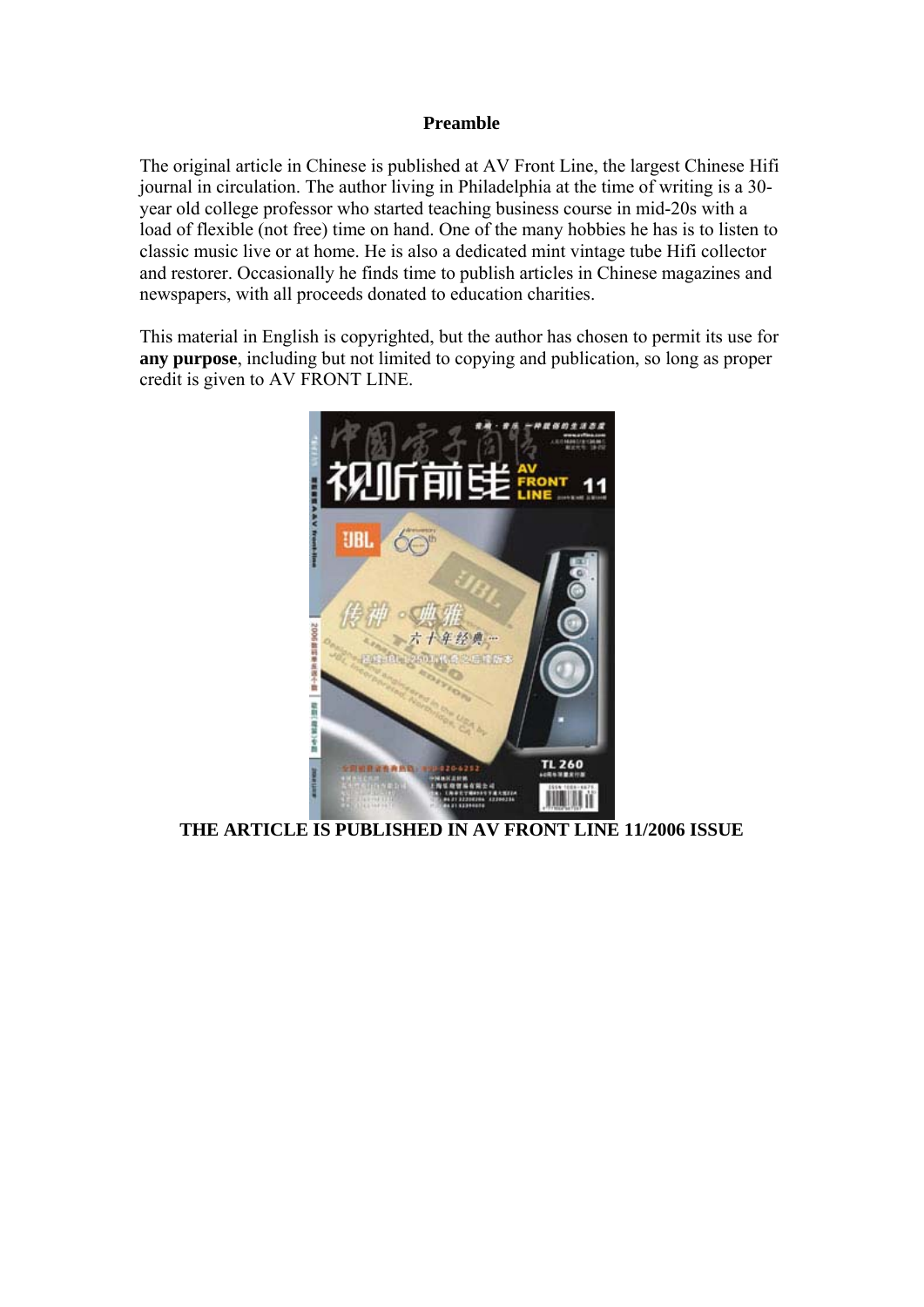#### **The World's Best Capacitors A shoot-out of 21 popular hi-end capacitors**  December 2005

A little indispensable device in hi-fidelity equipment is called a capacitor. It stores energy in the electric field created between a pair of conductors on which equal but opposite electric charges have been placed. Capacitors have thin conducting plates (usually made of metal), separated by a layer of dielectric, then stacked or rolled to form a compact device. Conducting plates can be aluminum, tin, copper, silver or alloys. Dielectric materials can be just about anything that is non-conductive, e.g. airgap, glass, ceramic, mica, paper, mylar, polystyrene, polypropylene, and Teflon®.

One of many applications for capacitors is signal coupling – blocking DC while allowing musical signals (AC) to pass. Since there is no such thing as a "perfect" capacitor, any capacitor in the way of signal path has the potential to degrade the signal to various degrees. This is a big no-no in hi-fidelity equipment. The logical solution is direct-coupling that excludes the use of capacitors. However, anyone with basic understanding of electronic circuits knows the actual implementation of direct-coupling is not only difficult, but also severely limited in its applications.<sup>[1](#page-1-0)</sup> Therefore, we are striving to find the best coupling capacitors that do least harm. This is the very focus of this review that took 14 months to finish and involves 21 high-end capacitors.

# **Overview of the Capacitors under the Review**

Table 1 provides the list of capacitors, along with descriptive statistics such as retail price. The capacitors are from all over the world with American and European brands dominating the list. China and the former Soviet Union each has one representative. According to this author's knowledge, some American and European branded caps are actually manufacturered China. This trend may continue and expand in the future.

The dielectrics used among the 21 caps are paper-in-oil, polys, beeswax and paper, oil, Teflon® or combinations of them. Conducting materials include tin, aluminum, copper, silver, and silver gold alloy. A few manufacturers did not disclose the metal or alloy used in their caps. Construction types are either film and foil rolled together, or metallized dielectric with deposited conducting materials. While traditionally film and foil is superior in sound while also being more expensive, more economical modern metallized dielectric designs are catching up rapidly.

All capacitors are readily available in the U.S. through dealers or online. I included all manufacturers' English websites for readers who are interested in additional information or to purchase.<sup>[2](#page-1-1)</sup> The prices listed in Table 1 are MSRP in the North America as of October 2005. In a few cases where MSRP is not available, the actual purchase price is subsituted.

<sup>&</sup>lt;u>.</u> <sup>1</sup> Since direct-coupling is more or less the holy grail of hi-fi design, it is falsely advised by unscrupulous manufacturers from time to time. One example is the \$350,000 WAVAC SH-833: while the manufacturer claims there is no capacitors used in the audio circuit, John Atkinson, the Editor of Stereophile, "*counted four in the amplifier chassis, two of which do appear to be in the audio circuit.*" 2

<span id="page-1-1"></span><span id="page-1-0"></span><sup>&</sup>lt;sup>2</sup> Xicon does not have an English website. Therefore their US distributor's website is listed instead.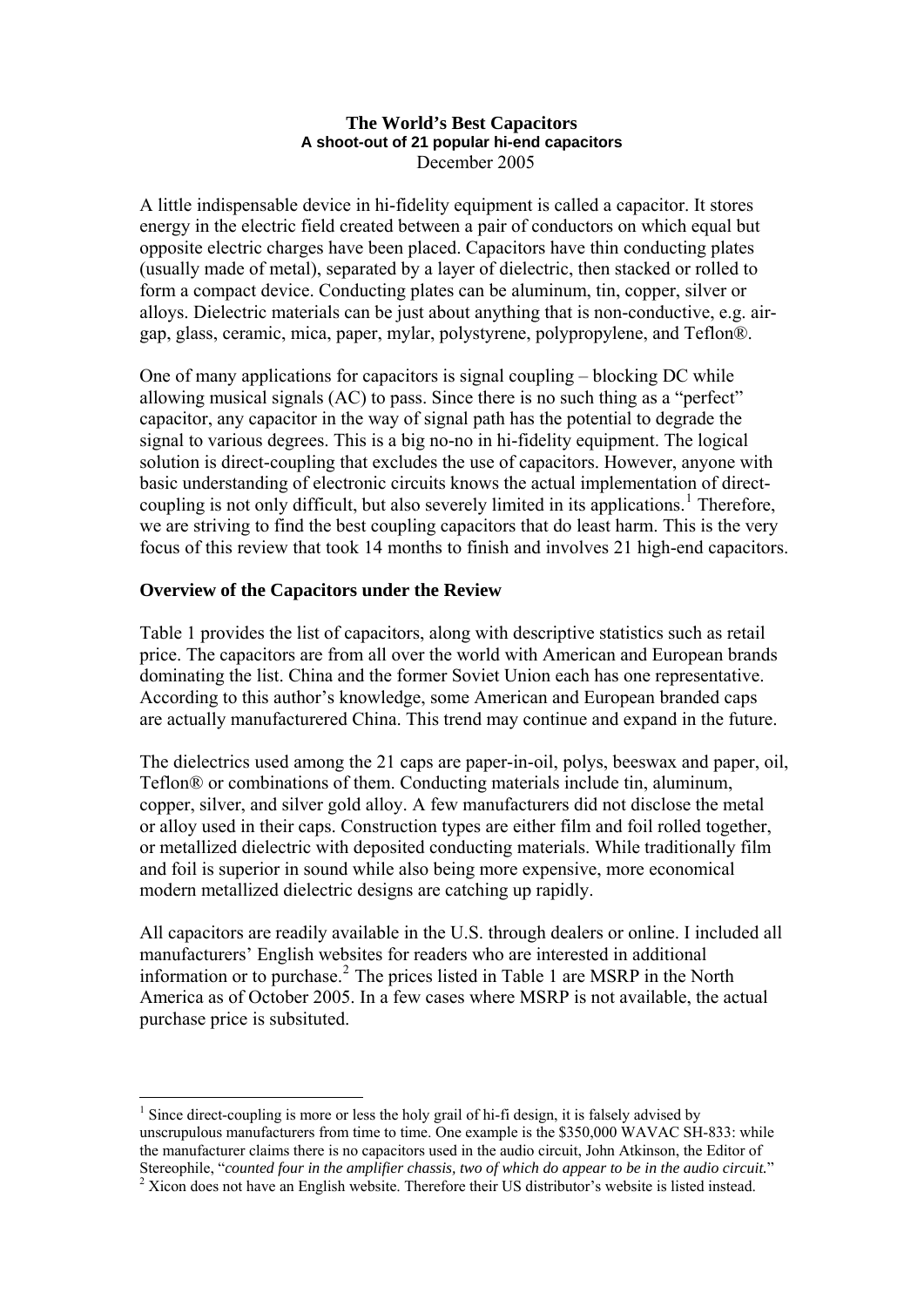## **Potential Limitations of the Review**

As with any scientific experiment, the results of the review are limited by the design and setting.

First, any conclusion on the capacitors is strictly limited in the signal coupling in the high-end electronics. You should not extend the implication of the same capacitor into speaker crossover, power supply, tuned circuit, and high frequency filter. For example, in tuned circuit in high-end tuners, the most important parameter of capacitors is temperature stability to prevent drift. Hence silvered mica or ceramic caps are ideal for this application, albeit their sound is notorious for signal coupling.

Second, while I tried to cover as many high-end capacitors as I can, it is impossible to cover them all. Therefore, please don't take offense if your favorite cap is not on the list. Alternatively, some of you may consider economically priced caps like Solen or Xicon are not true high-end. The author feels these caps are so widely used in hi-end manufacturing or vintage equipment restoration that they DO warrant their place here.

Third, in the spirit of full disclosure, the review samples are mostly purchased on the open market in the U.S. or Europe, with exceptions of V-cap being purchased with industry accommodation discount directly from the manufacturer, since there is no alternatively means of procurement, and Mundorf caps given by a manufacturer's friend who uses the brand extensively. Purchasing review samples from the open market precludes potential "spiking" by manufacturers, and provides the author with an unbiased review process without any obligation to manufacturers. This is also how automobile industry reviews work. Unfortunately, hi-end audio magazines are not financially endowed to conduct business this way. The author is lucky enough to be able to do this only in this article due to the financial support of a well-heeled audiophile who is also in pursuing the ultimate signal coupling capacitor.

Fourth, any subjective judgement of sound characteristics is from the standpoint of author's taste and hearing along with the system synergy. Your mileage may vary. Therefore it is imperative for me to brief the evaluation platform, the whole equipment system, and my listening repertoire.

# **Evaluation Setting and Methodology**

All capacitors are evaluated at output coupling position in a copy of Audio Note M7 preamp by this author according to the published schematics. To protect the privacy of the friend who provides the platform, audio system, and financial support for capacitor procurement, I cannot give detailed layout of the whole system. However, I can assure you the audio system is easily the top three best I've ever heard, and costs almost a quarter of million dollars at retail pricing. Essentially, the preamp replaced a factory wired Audio Note M10 to drive the original "top of the line" Audio Note monoblocks that cost over \$100k and is an incredible horn speaker setup. I consider this ultra high-resolution, ultra-highend system to be an ideal platform for bringing out the best and the worst of each capacitor.

My listening repertoire is 60% large-scale orchestral pieces, 30% "light-weight" classical music such as violin concerto, and 10% classical jazz. Evaluation is done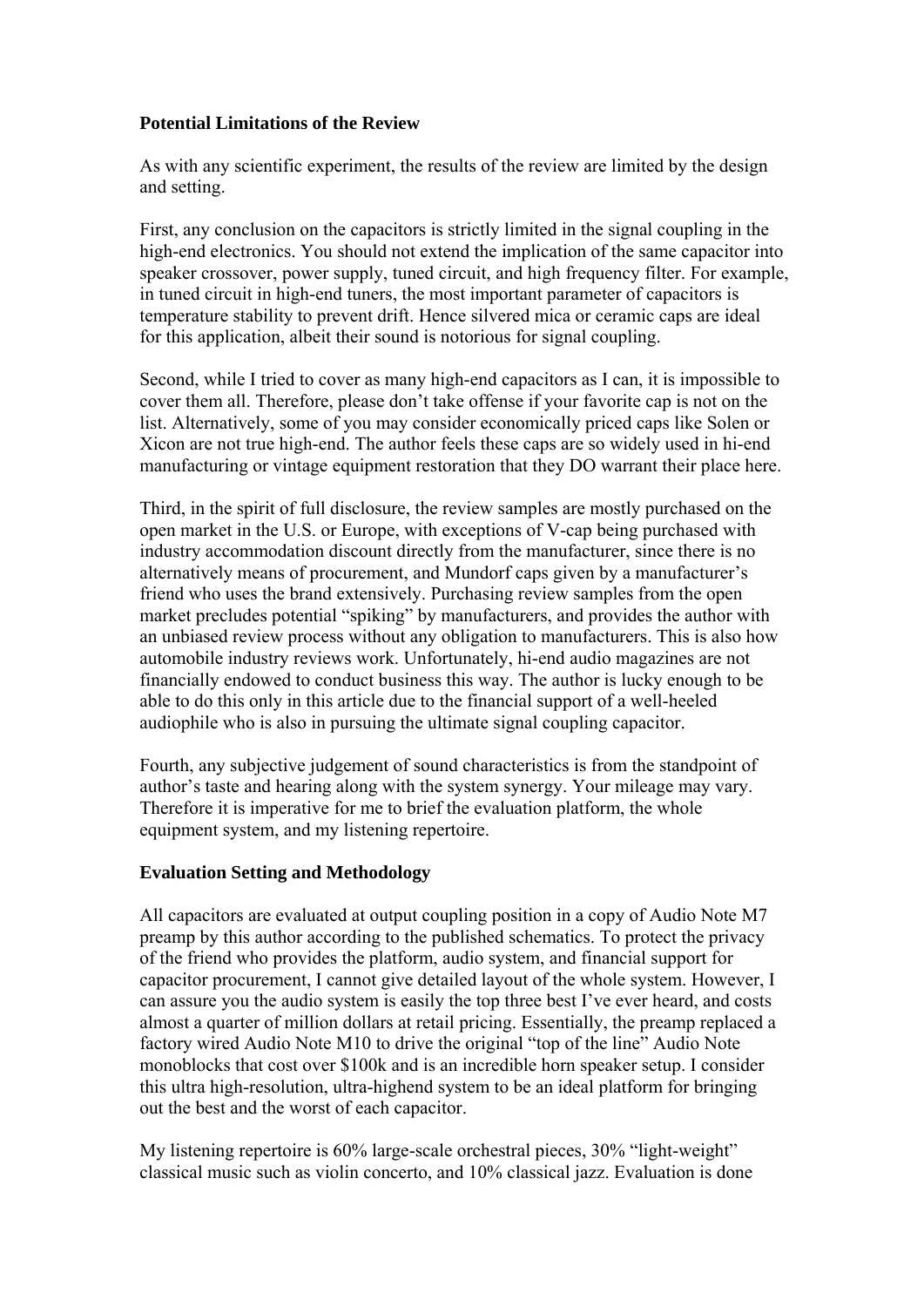<span id="page-3-0"></span>through an LP library that is loaded with Classic Records 45 reissues, RCA Living Stereo (many first pressings), Mercury Living Presence, and a large assembly of operatic London pressings.

Since there is no perfect sounding gear in existence, the author rates the sound with emphasis in dynamics, tonality, details, soundstage, and then other usual criteria.

All capacitors are 0.1uf/600VDC. If 600V is not available, the closest rated one was chosen. All capacitors are "broken-in" at least 500 hours using "white noise": the RCA outs from tuners tuned between stations. Then the capacitors were installed into the Audio Note M7 for evaluation.

Now the main course of the article.

#### **Capacitor Rankings**

We report the ranking of the capacitors by groups. The lowest ranking was reported first. The ranking is solely based on the sound, not price/performance ratio. You should not dismiss a capacitor simply because it is in Class D. For most people, a majority of Class D caps are better than any caps currently in their audio gear. Class C is reserved for a very select few. Class B is excellent, but unfortunately so expensive that few manufacturers will ever use the caps. We only have two capacitors in Class A, and I guarantee they are a head-and-shoulder above Class B and rest of the caps. In the end, this is an exceptional group of capacitors that includes the world's best!

#### *No Class*

To be good enough to have any class ratings, the cap must have no significant shortcomings. This group consists of Solens, Xicon, and Jupiter- which all have unforgivable drawbacks in a high-end system.

# Xicon

1

This is the cheapest capacitor in the group. The construction is metallized polypropylene. Further technical details are sketchy since it is made in China and the factory does not have an English website.

Sound-wise, it is dynamic and fairly neutral. Its Achilles' heel is that it is bright sounding. In Asian terms, this would be called sounds "too fast".<sup>[3](#page-3-0)</sup> I have been wondering why nowadays Xicon caps are so popular in vintage gear restoration. Its characteristics are just the ticket to fix some dark, slow sounding vintage gear. Furthermore, average vintage restorers are comparatively frugal with their wallet when replacing components. This, along with the fact that vintage gear typically requires a great deal of capacitor replacement, makes Xicon a first choice in vintage restoration.

<sup>&</sup>lt;sup>3</sup> Definitely not to be confused with the American word "fast" that meaning dynamic.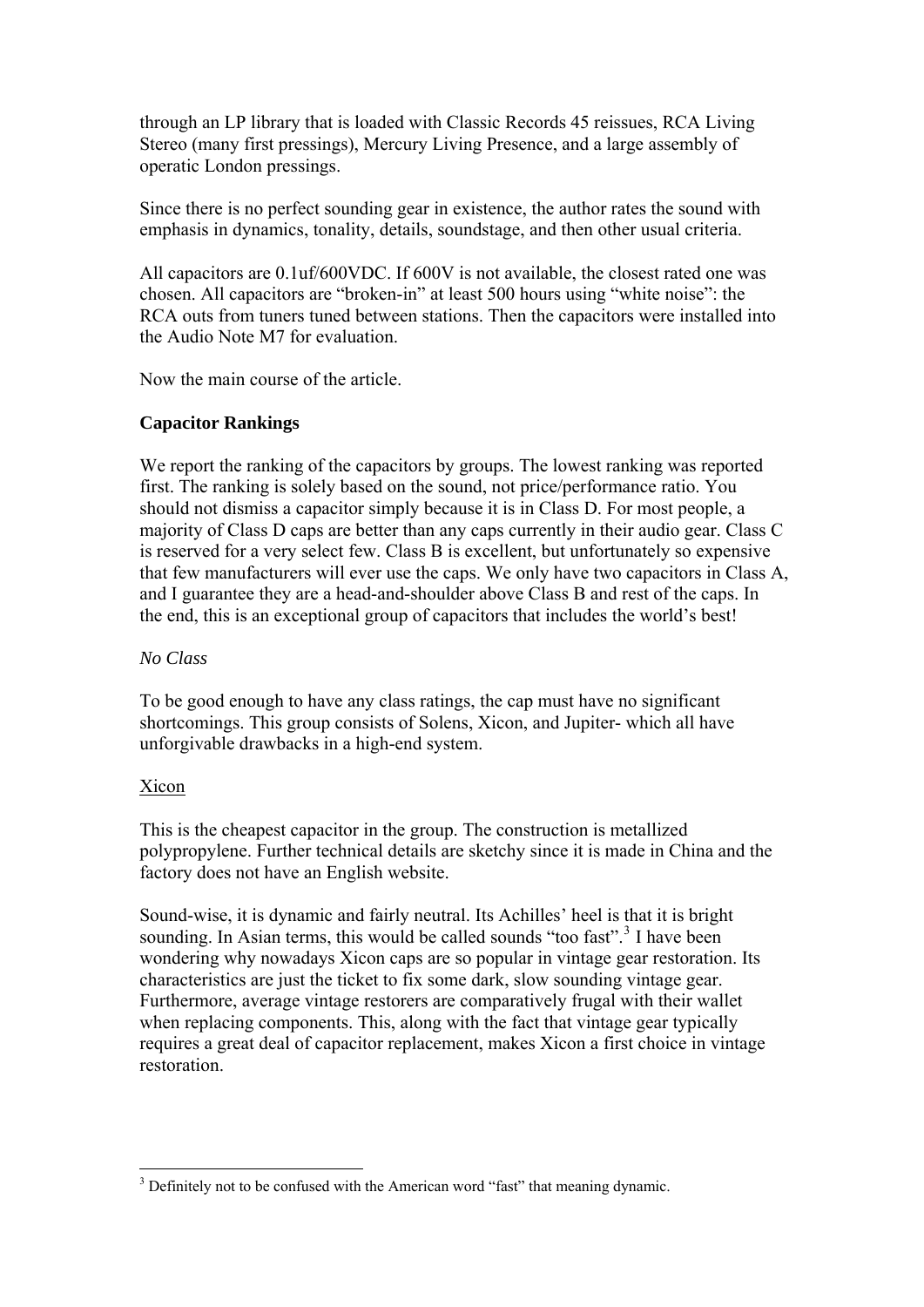### Solen/PPE and Solen/SM

Among hi-end manufacturers, Solen is indisputably the most widely used capacitor brand. It is difficult to open hi-fi gear without finding Solen inside. The two Solens under review, while different in construction, were found to have similar sound.

According to the manufacturer, these caps have "Superior high frequency characteristics; Dissipation factor: Less than .01 %; Dielectric absorption factor: Less than .01%; Insulation resistance: More than 100 K megohms/mfd; Dielectric: Polypropylene Film".

The Solen Châteauroux Fast caps are a step–up from Xicon capacitors, but have disappointing resolution and slow sound, however. There is no other vital shortcoming although neither excel in any area. With low price, particularly with manufacturer's quantity pricing, it's no wonder this is a ubiquitous cap. The sound overall is closed-in with a slightly prominent midrange, and is a bit congested. This is definitely not a dynamic cap. It's slow-sounding characteristic making it a poor choice for vintage restoration.

## Jupiter Beeswax

This has been a controversial capacitor since its birth. Beeswax impregnanted paper was widely used as a dielectric in capacitors since before the 1940s'. Then it's pretty much became extinct until Jupiter brought it into the  $21<sup>st</sup>$  century! There are a number of shortcomings with beeswax. First, beeswax will easily melt from a solid state into liquid. Then, all hell will break loose when the capacitors' dielectric stops functioning properly. Secondly, beeswax is a very poor dielectric with horrendous distortion and loss factors, by modern standards. However, some people argue that beeswax is very musical sounding. Jupiter sensed the market niche and brought back the dinosaur…

Here are some statements I copied from the manufacturer's website, with my own highlights: "We believe the dielectric is the first area to be addressed in capacitor manufacture." "Paper formulation and its handling were key, though impregnants were considered fundamental and **anti-oxidant** characteristics of impregnants were prized." "**Beeswax naturally contains small amounts of propolis, which is a very powerful anti-oxidant, other properties include: anti-bacterial, anti-fungal, and anti-viral**."

Hmm… Does the extremely powerful healing ability of beeswax also bless us with great sound?

#### It doesn't.

As a matter of fact, in our money-no-object audio system, the beeswax cap failed miserably with its distorted sound and lack of dynamics. The "good news" for the manufacturer is that this distortion will make inexperienced listeners feel the cap is warm sounding, or "cure" the cold digital sound system somewhat. Unlike the three covered capacitors thus far, this capacitor is also not cheap at \$17 a pop. If price/performance factor is the focus of the review, it would inevitably be the worst in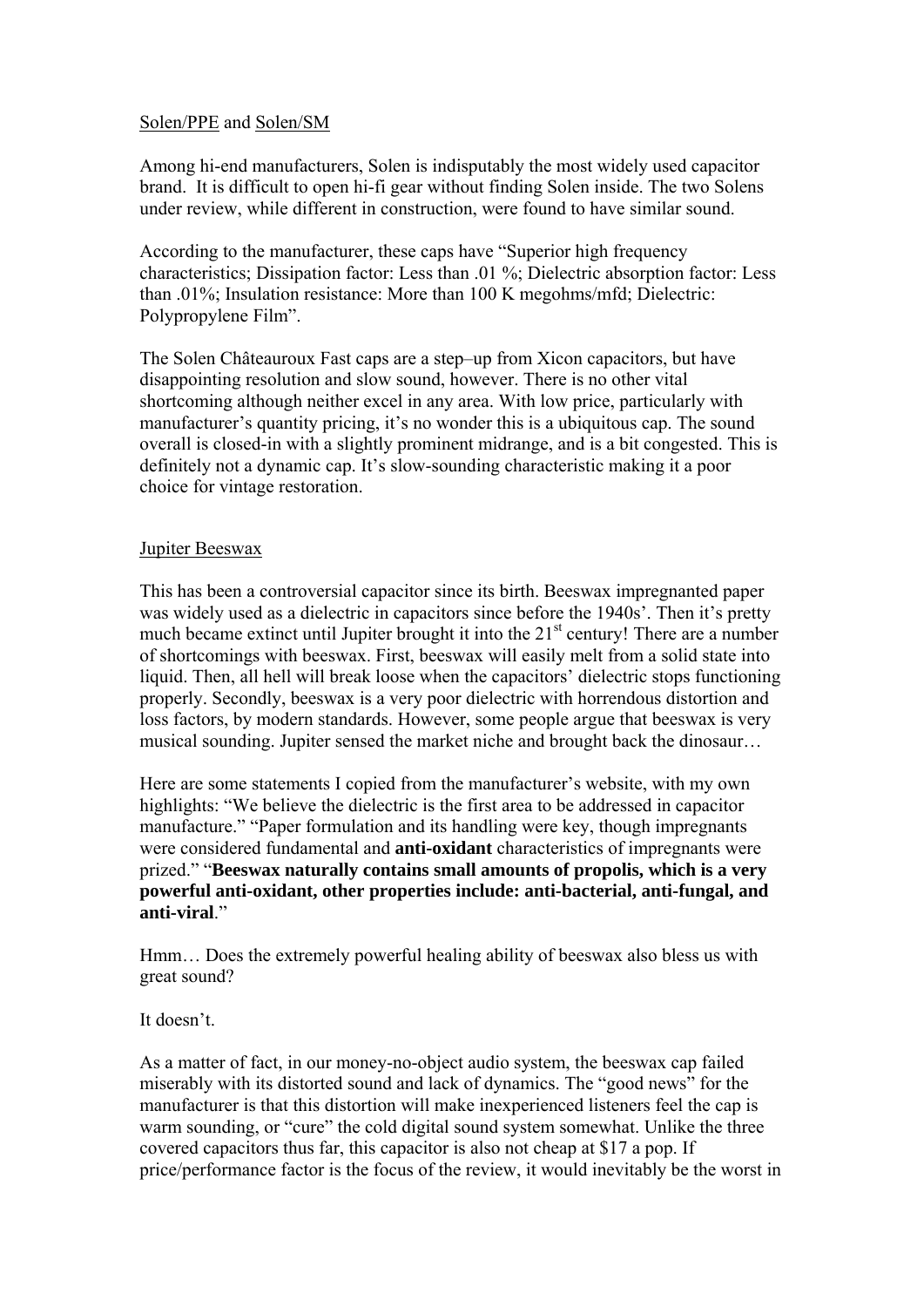the group. I strongly discourage anyone to use the cap. The dinosaur had its time and it doesn't belong to this new era.

## REL/PPMT

Reliable Capacitor is another giant among capacitor manufacturers. It gives generous discount on batch prices to manufacturers. Like Solen, it is omnipresent in hi-fi products. PPMT is one of their least expensive models among a dazzling array of lines.

Uninvolved sound. Otherwise, it is a balanced sounding capacitor with no other significant shortcomings and nothing exciting either. This cap is borderline Class E.

#### *Class E*

#### Russian Military Surplus Teflon Capacitor

I'm grading all these caps extremely carefully and stringently. The exceptionally well built Russian Teflon capacitor could receive a "B-" if not for the following shortcomings: 1. It is somewhat mechanical sounding. No matter how many more extra hours bombardment of white noise, this trait remained. 2. The bass lacks weight and impact somewhat, which may be a problem for most audiophiles. Otherwise, the capacitor is incredibly resolving! Only three (more expensive) capacitors are in the same league in terms of resolution. Also, this capacitor is exceedingly neutral and amazing dynamic. This darling may just be the holy grail for people looking for resolution, neutrality, and dynamics in the system.

Since this is former Soviet Union military surplus, it is widely available at eBay for \$2-3. Do not overpay. Also be aware this capacitor is huge in size and doesn't have traditional leads. Make sure that you have room inside the chassis.

This cap is the leader of the group and one of the leaders in terms of price/performance ratio.

#### North Creek Music/Crescendo

It has a film and foil construction. According to the manufacturer, "Developed in 1995 and designed specifically to complement (via bypassing) other large value filmand-foil and exotic metallized capacitors, Crescendo bypass capacitors have a midrange and upper midrange is full and liquid while the top end is sweet and laid back." Now that's an honest assessment. The laid back characteristic, however, is not my cup of tea. Lacks dynamics compared with higher class caps. The tonality is excellent, however.

One must be aware that Crescendo was originally designed for use in speaker crossovers. Some people whose ears I trust, are enthusiastic about the application, particularly when used as a bypass. I leave the experiment to you.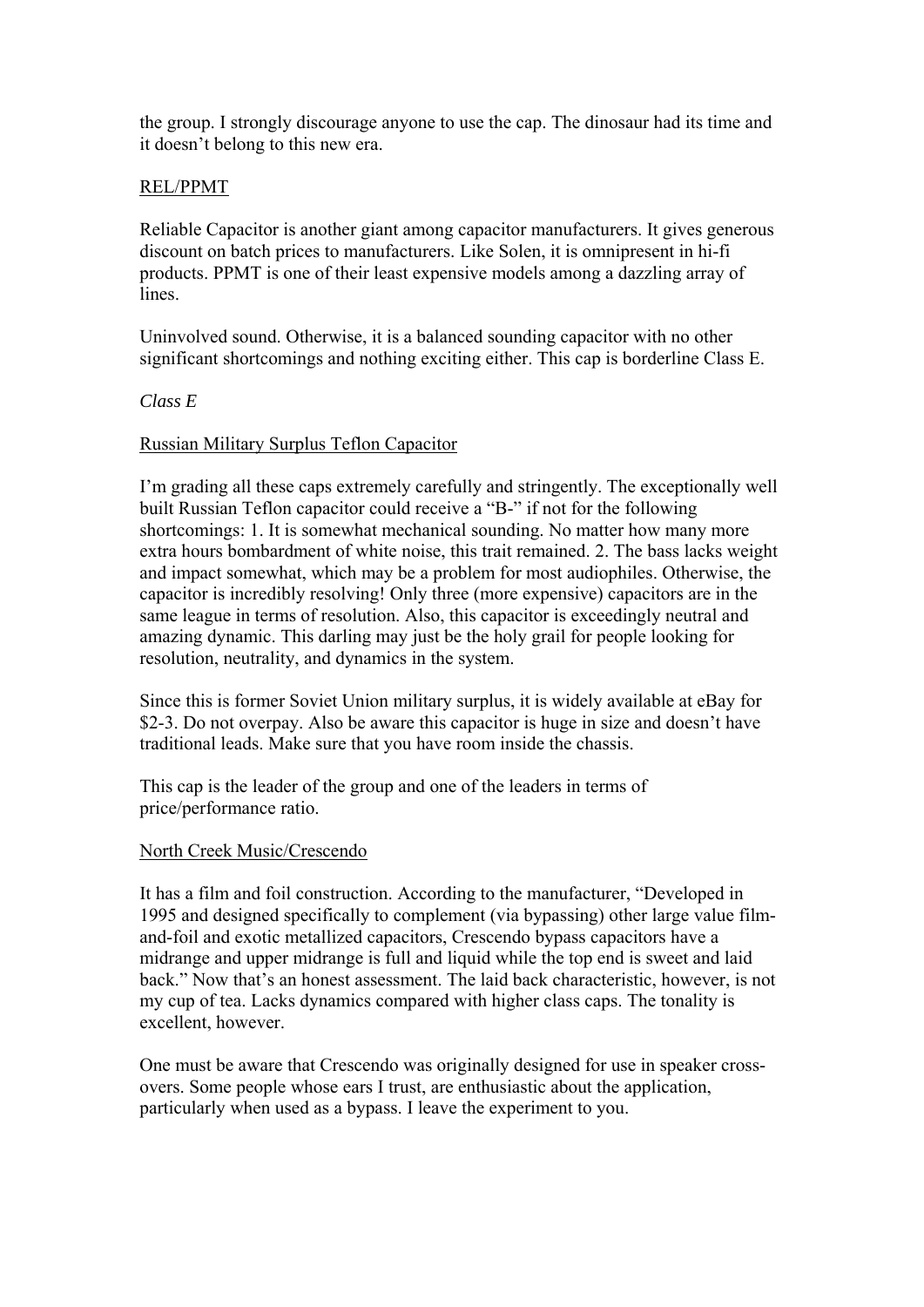## *Class D*

### Mundorf/Supreme

Commonly know as M-cap Supreme, this German capacitor has a metallized polypropylene film, with exceptional low loss characteristics. According to the manufacturer, all M-caps feature 1. special induction-free winding technology: Two capacitor windings are interleaved so that their inductances effectively cancel each other out. These two windings are connected in series. This means that it takes two 2µF windings to make a single 1µF M-CAP SUPREME capacitor - the same amount that it would take to produce a full 4µF of capacity using conventional technology! 2. Best available materials: The polypropylene film used for the M-CAP Supreme has exceptionally low loss characteristics. 3. Sturdy plastic and aluminium cases: This prevents microphone effect feedback, thus protecting important signal details.

The M-cap Supreme is a true high-end capacitor. At any given day, it is a great capacitor by itself. It is rated class D here only because of the TOUGH competition. It delivers a big, open, spatial sound with great depth. The detail and tonality are very good. Relatively speaking, it lacks resolution compared with higher-class caps. It's one of the best buys among capacitors reviewed here.

## Mundorf/Supreme Gold/Silver

This top of the line Mundorf turns out to be somewhat of a disappointment. It is very expensive because "the metallization of the capacitor foil for the MCap Supreme Silver/Gold consists of 99.99% pure silver, to which 1% high purity gold is added. Gold alters the crystalline structure of the silver and maximizes its electrical conductivity."

All virtues of the M-cap Supreme remains in Gold/Silver, with everything better: better resolution, better dynamics, better musicality, better soundstage, etc. Unfortunately, it does not sound at par with its cheaper brother, the Silver/Oil. Consequently, it fails to make to class C although it is the leader of the group.

# Audience Auricap

This metallized capacitor received a lot of hype after Jennifer at Jenna Labs rated it above \$260 "out of production" custom Teflon caps. An industry titan and LP guru who also uses the Teflon cap completely disagrees. Hmm… Unfortunately I don't have access to the out of production, hermetically sealed Teflon capacitor. Otherwise I would be glad to make my own judgement.

In any event, this capacitor has world-class neutrality, but not world-class resolution or dynamics. Two Teflon caps here: V-Cap and Russian military surplus simply kicks its butt in the latter categories. The capacitor is also admirably balanced. It's good in all other areas but not mind-blowing. In summary, it is the dream capacitor for manufacturers, with a relatively reasonable price.

Auricap used to have an exceptionally good price. However, with all the positive reviews and claimed price increase from their supplier, the cap has significantly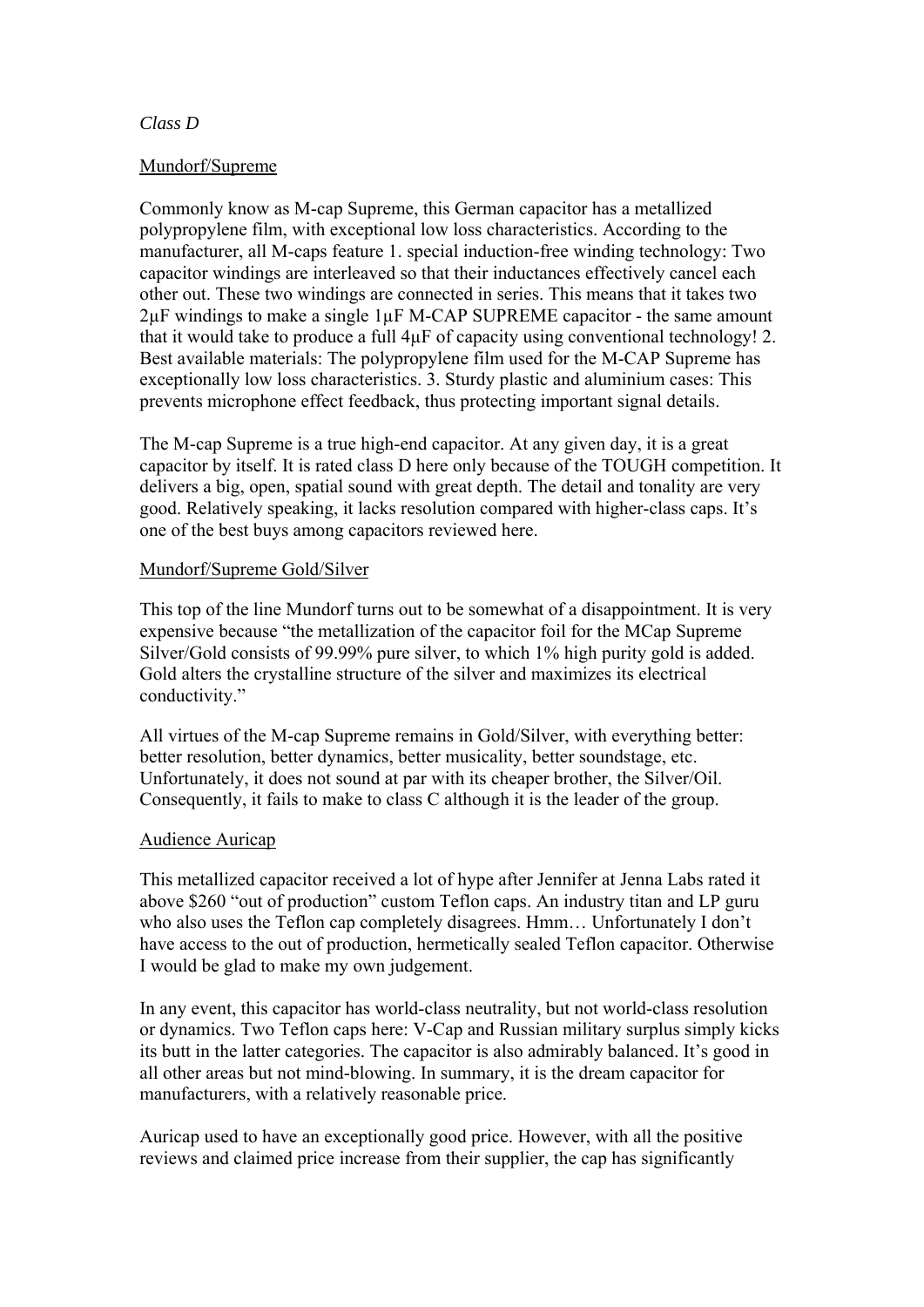increased pricing over the last three years. Nevertheless, it still remains an excellent buy.

# Hovland Musicap

This film and foil capacitor is raved around the world in speaker application. Manufacturer's website claims "MusiCaps deliver fine dynamics, speed, focus, correct timbre and depth of field, and good inter-transient silence." All checked out to be true by the reviewer in signal coupling application. "By far the most musical capacitor available". Well, while this cap is indeed very musical, as the name suggests, it can't hold a candle to some of the better caps. Evaluating the Musicap right after the Audio Note Silver made this painfully evident. It was literally slaughtered by the ultra-expensive Audio Note in terms of musicality.

## Cardas Golden Ratio Capacitor

It features "two Golden proportioned dielectric layers, separated by a metallic coating which produces 'Retained Energy Scaling'. The amount and rate of energy released is split between the two dielectric receptacles in proportion to their constants. This composite dielectric eliminates the resonant signature of monolithic dielectric and provides constrained layer damping." Using golden ratio in construction is a brilliant idea. However, is it a pure marketing hype or with the true technical soundness?

The capacitor is very smooth sounding with good resolution and lots of musicality. The golden ratio winding apparently works. I applaud the manufacturer's website that remains factual throughout without significant overstatement.

# TRT Dynamicap

There are two versions of Dynamicap, one for electronics and the other for speaker crossover. We evaluated the electronics version. The manufacturer's website made a lot of broad, sweeping overstatements that their caps are more "dynamic", "musically", natural", and "transparent" than "other caps" on one web page. Then another web page is dedicated to "Why do other caps have problems?" And so on. While this kind of writing and statement may draw masses, I was turned off quite a bit by it.

Fortunately, the Dynamicap actually delivers on a lot of its claims. It is full-bodied and produces lively sound. The dynamics are first rate, as its name suggests. With its competitive price tag, it is a good buy. However, is it "clearer, more transparent, airier, more open, and faster than any other capacitor" as suggested on the manufacturer's website? Absolutely not. It doesn't come close in any of the departments to the V-Cap, for example.

# *Class C*

Four out of five capacitors in this class are oil caps. Therefore we cover the singular difference first: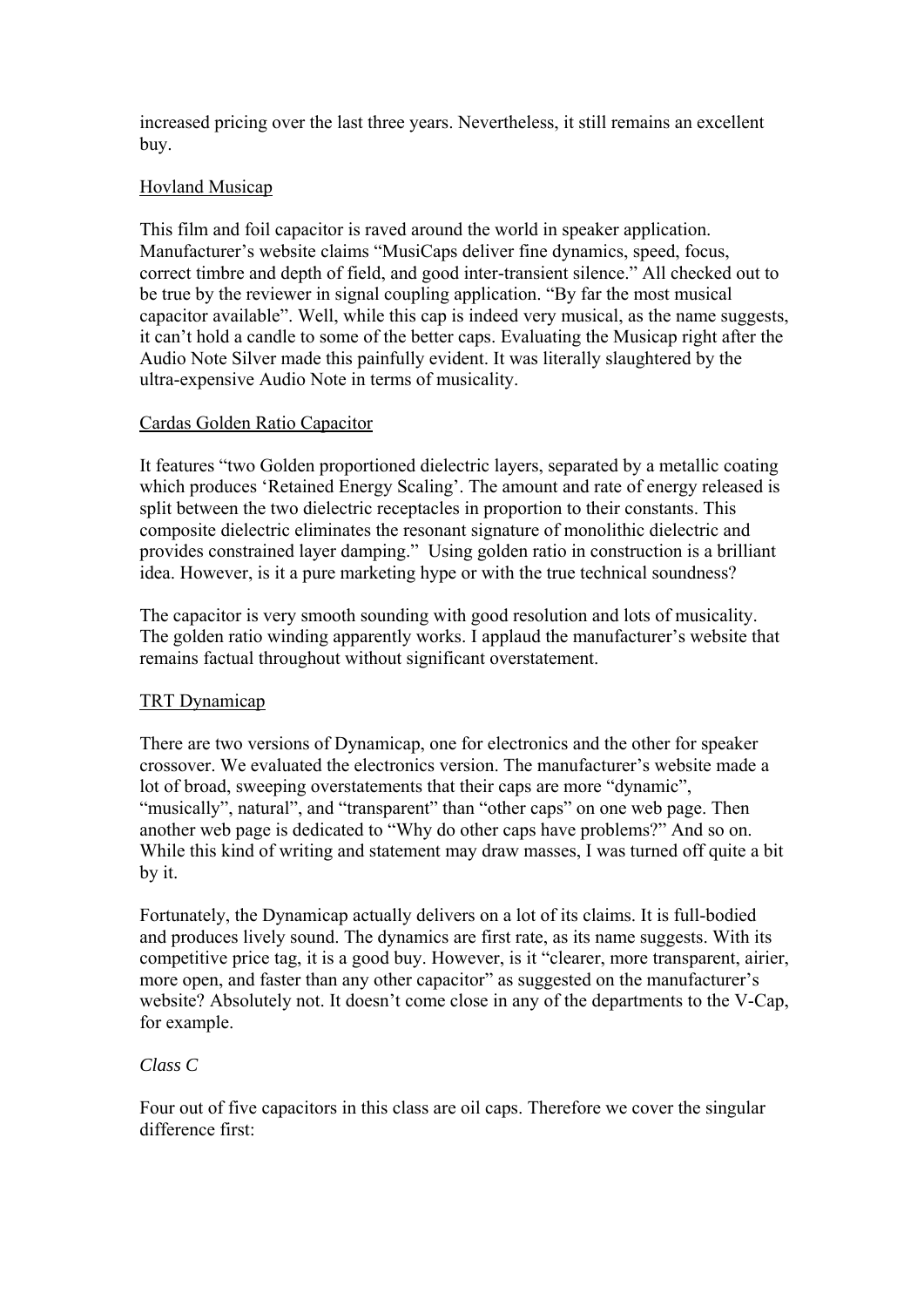## REL/Exotica PCU

The Exotica line from Reliable Capacitors uses film and foil construction. The PCU uses copper foil as the electrode. It has a very musical sounding, first-rate resolution and dynamics, and liquid characteristics. Unfortunately, it does not sound as natural and harmonically rich as oil caps in the group, even though just by a slight margin. Otherwise, I will confidently declare this cap is the winner of the group. While its price is more expensive than Jensen's for example, you are rewarded with better dynamics and much better reliability, an important issue I will cover soon.

# **Oils**

The remaining four capacitors in the group utilized oil as dielectric, either in paper or impregnanted poly. Notice there are only three capacitors better than these oil caps. Only the most critical listeners will find them having any wanting. Since all of them share common characteristics, I will go over the similarities upfront.

Oil, particularly paper-in-oil, is one of the oldest dielectric materials since the emergence of condenser. The other antique dielectric material – beewax – didn't fare too well in this review. Would oil suffer the same fate? That's the question I had in mind after the disappointing experience with the beeswax caps. On the other hand, oil capacitors have been in continuous production since their birth. Would Darwin's theory predict the true survivor of the fittest?

The latter question received a resounding "yes" for all four capacitors. An oldfashioned dielectric inside does not doom the oil caps with colored and unresolving sound, as some people imagine. All of them are exceedingly neutral AND natural sounding. Although their resolution cannot compete with three better capacitors, they hold their ground steadfastly against pretty much all the other caps reviewed here.

One common misconception is that these oil caps sound warm. Therefore if anyone tries to put some of these babies into their digital and sterile sounding gears to take the advantage of warm oils, he may be very disappointed. None of the four oils here gives you warm sound. "They simply sound correct, with the harmonic richness of the live music." The statement quoted from Jensen's website summarizes the true sound nature of the oil capacitors.

Some people find oil caps dark sounding, I disagree with the assessment completely, at least for these four oils. Others argue oil caps have this "oily" feeling. While the argument may sound hilarious, I actually experienced it when I was still in my 20's, with hearing capability to 24KHz. Several years ago, I could easily tell whether oil caps were used in the signal path based on the oily signature. I cannot do it reliably now. The merciless aging process robbed me of any hearing above 19.5Hz and will continue its onslaught. I still remember in a New Jersey Audio Society meeting at the late Anna Logg's place, people were surprised that I could tell there were oil caps used in then brand-new BAT VK-75SE. Those caps later turned out to be the venerable Jensen.

Now the individual oil capacitors.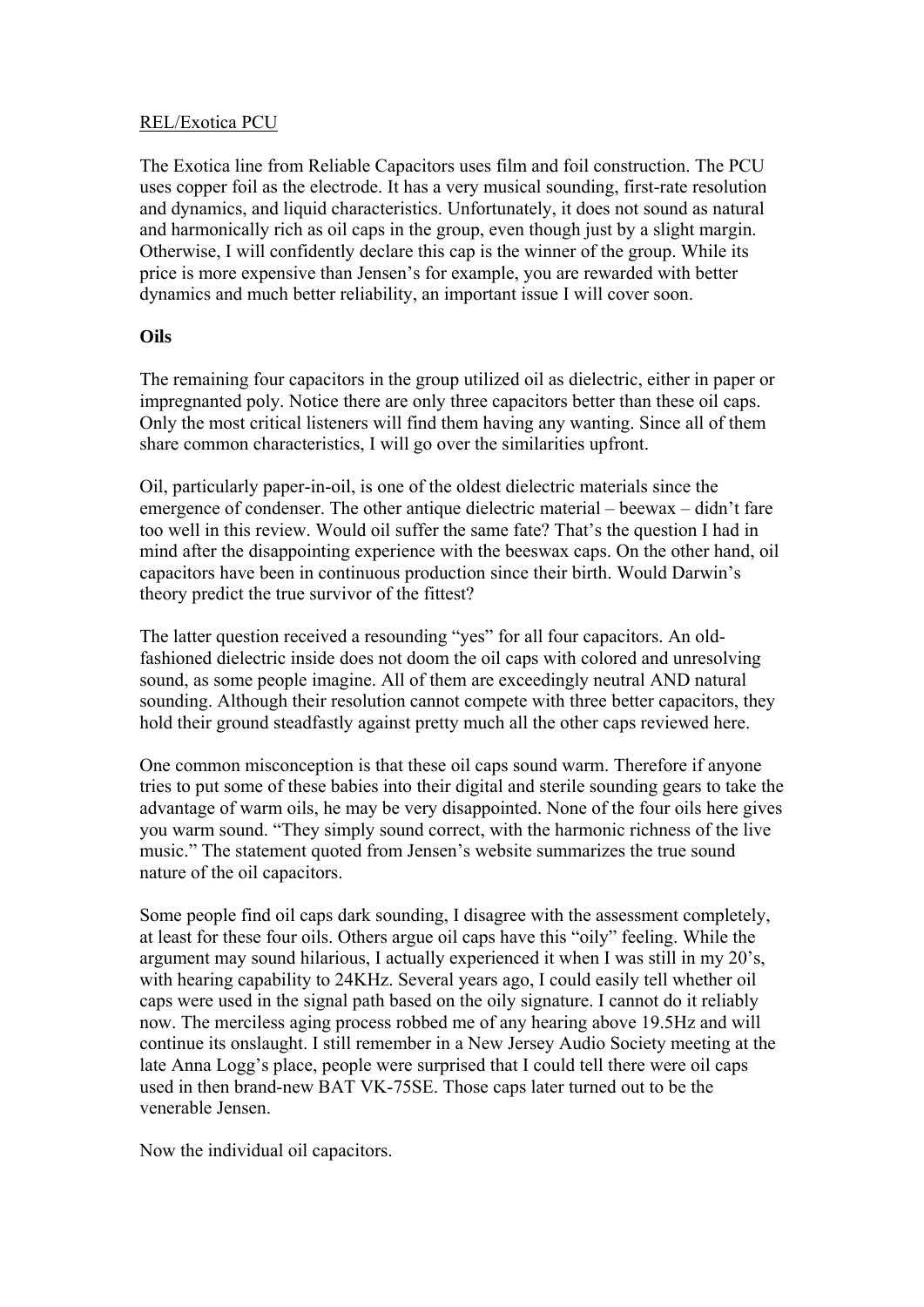# Audio Consulting Oil Capacitor

This capacitor is made by the same Swiss company that makes the infamous low value power resistors with the most conducting metal – fine silver – for up to several hundred dollars a pop. For their oil capacitors, here are some manufacturer's statements I obtained from the company website:

- $\triangleright$  Machine wound and hand assembled in the homeland of watchmakers, Switzerland. Typically less than 10 % tolerance on C values.
- $\geq$  Oil filled metal can design resulting in high RFI/EMI rejection and efficient damping of vibrations (passive crossovers in loudspeakers).
- $\triangleright$  No deterioration or value fluctuation in high temperature environments like tube amps (tested during 56 days at  $70^{\circ}$  C).
- $\triangleright$  No PCB oil.
- $\triangleright$  Only paper dielectric (no mixed dielectric like paper/polypropylene).
- $\triangleright$  Special water repelling paint protects from moisture (built for tropical conditions).

It appears that the company really strives to make the capacitor reliable, while making it sound good. To me, this is a great thing. Unfortunately, I am unable to test the longterm reliability of the cap first hand. Oil caps, like their beewax cousin, are infamous for their unreliability. I will discuss the issue in details very soon when we talk about Jensen.

The Audio Consulting oil capacitor is the best in the class. The most resolved, most airy, most dynamic, most musical… The listed goes on and on. Plus it has the extra advantage of being able to sustain high voltage. Its physical dimension is nowhere near petite, so ensure you have room inside the chassis before placing orders. However, its real Achilles' heel is its price. At a princely \$65 each, only the Audio Note silver capacitor is more costly. Unfortunately, it is more expensive than the heavenly V-Cap Teflon at \$49.99. In a free market economy and free access to components, I don't see why any one should buy Audio Consulting over the V-Cap. Just hold your horses until I unfold the V-cap review very soon.

#### Jensen Paper-in-oil Aluminum and Copper

The venerable Jensen has been in business since 1917. The company never stopped making oil capacitors even in the 1970's, when the high-end market was flooded with Japanese gear jammed with transistors and electrolytic capacitors. With the renewed interest in tube gear in the 1980's, Jensen's belief in oil capacitors was fully vindicated. The company has seen a surge in capacitor business, and now is the largest oil capacitor maker for high-end manufacturers.

For two paper-in-oil caps by Jensen, one uses aluminium as electrode and the other uses copper. They share some common traits as stated by Jensen:

 $\triangleright$  Terminal leads are pure silver axial type and are solder-sealed to eyelets in the end-discs. The terminal connected to the outer foil, the foil closest to the can, is always marked with a vertical line on the marking.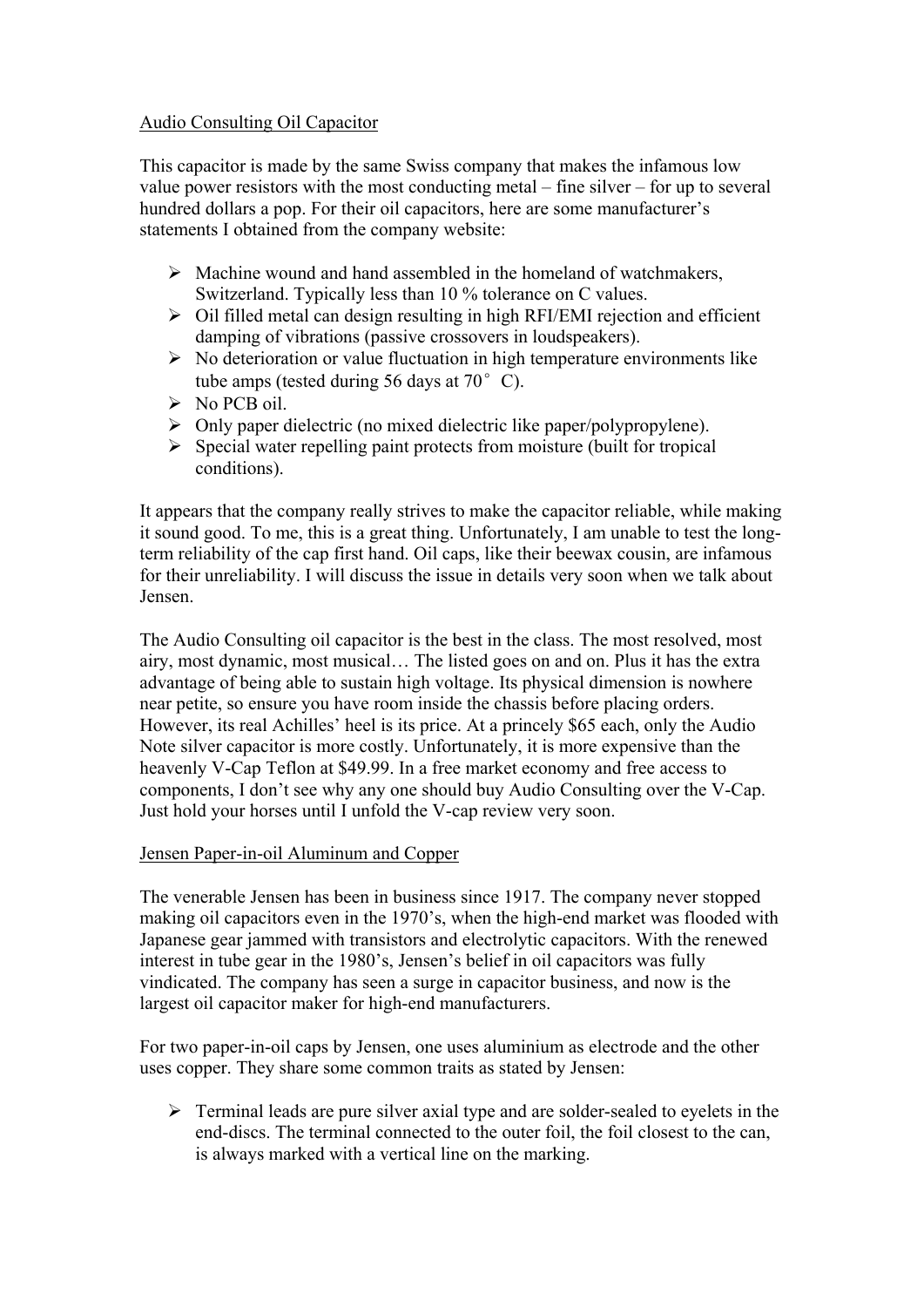- $\triangleright$  Capacitors are encased in aluminum tube (hermetically sealed) with phenolic paper/rubber covers.
- $\triangleright$  Tolerance: 0.1uF or less is -20/+30%, greater than 0.1uF is -10/+20%.

For the two capacitors we are able to evaluate, the copper one is distinctly better than the aluminum model, providing better resolution and everything. Therefore, if your wallet can afford the extra few dollars, go with the copper. You may feel I'm terse with the description of Jensen's sound. That's because the common characteristics I wrote for this class of capacitors are based on Jensens. Strictly speaking, the aluminum Jensen should really be in upper Class D. I listed it here in recognition of its longevity.

Jensen also makes a model using silver foil. I'd LOVE to evaluate it. Unfortunately, we are unable to secure it for the review.

Jensen oil caps are bargains in the group. Very highly recommended. With a big caveat, however.

First of all, Jensen has just about the worst measurement among a dozen or so caps that come with published specification. They do measure horrible, by modern standards, according to a couple manufacturers I knew of. Well, since it's the sound that matters, the bench result has no bearing here.

The real problem is the reliability. According to Jensen website, these oil caps only have a measly 250 hour life at maximum temperature of 85 °C. You may jump in with, "since the actual temperature inside a chassis is much lower than this, the life must be exponentially prolonged". Such is not the experience for several manufacturers using Jensen. I'm withholding their names here because I don't want them to be swamped with inquires about the Jensen reliability questions. If you are really interested in the horror experience of these poor manufacturers, just Google or a blog search at audioasylum.com and so on. Therefore, if you want to use Jensen, please make sure your chassis is cool inside, and inspect your Jensen visually at least quarterly, after one year. If you see deformation, discoloration, or oil creep, you should replace them immediately.

#### Mundorf Supreme Silver/Oil

Per the manufacturer, "the Supreme Silver/Oil is and oil impregnated metallized polypropylene dielectric capacitor, with induction-free winding technology. High purity silver is used for the capacitor coating, and the winding is impregnated with a special oil developed in an exhaustive series of experiments and listening tests. Both of these features contribute to an even fuller and smoother richness and diversity." "This capacitor's ability to bring out the finest nuances and the most subtle distinctions make the music sound more alive and juicy, yet without unnatural emphasis of any individual effects."

This is an excellent capacitor with very liquid sound and world-class soundstage. Although it is not the most expensive in the Mundorf product line, it is the best sounding cap from this German company. It makes otherwise admirable M-cap Supreme and Supreme silver/gold comparably under-achieved. If the manufacturer's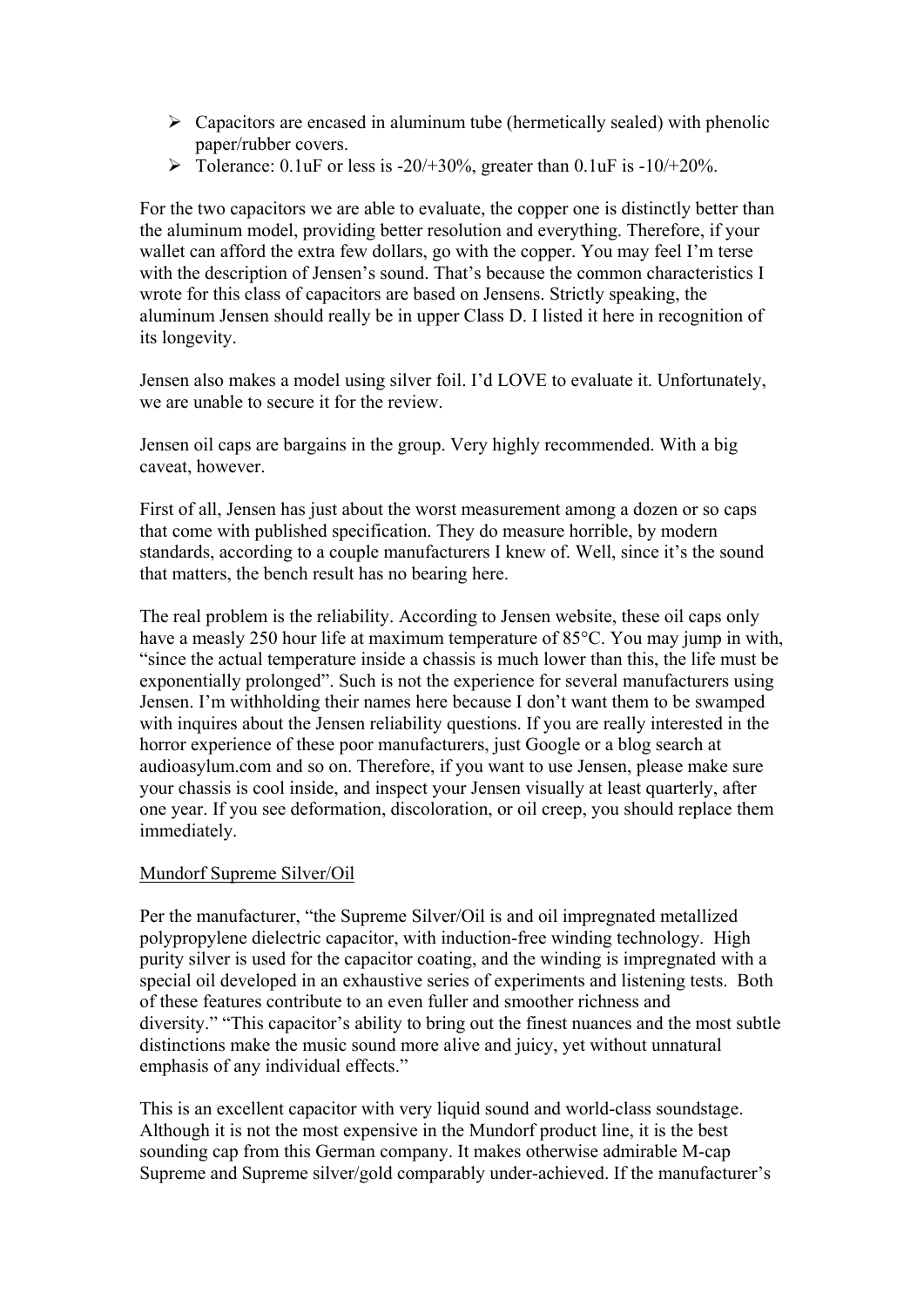<span id="page-11-0"></span>statement is true: "This is also the first time that the benefits of oil-impregnated capacitor design have been successfully combined with the well-known long-term **stability** of metallised paper and internal series wiring for induction-free performance", I'm sure other hi-end equipment makers will give their business to Mundorf from the (unfortunately) unreliable Jensen.

## *Class B*

### REL/Exotica TFT

The sole capacitor in this class is the Exotica Teflon cap from Reliable Capacitors. The manufacturer's website declares "We Make the Worlds the Best Caps". This Teflon is probably the one they're referring to. It is distinctively better than all other capacitors covered so far, but unequivocally "inferior" than the V-Cap and Audio Note Silver in the top class.

The first time I encountered this capacitor was three years ago. I was blown away by its neutrality, dynamics, and everything else. It was quite an experience back then. If this article was written at that time, I would simply declare this the best cap in the world, confirm the statement from the manufacturer's website, and go on and on about how great the sound is.

I can no longer do that with the experience of two incredible capacitors this year. While the Exotic TFT is still a great product, for end users I urge you to spend less than 20% more to buy the V-Cap, which is similar sounding but better in every aspect. Frankly I do not see why anyone wants to buy the REL with the existence of V-cap, unless the less than \$8 difference matters a great deal. Manufacturers will probably stick with this cap given the generous quantity discount. As a matter of fact, I know at least one prominent manufacturer is doing this because of the good price offered to him by Reliable Capacitors.

# *Class A*

V-cap Teflon and Audio Note Silver are two very best capacitors in the world as of now. My enthusiasm for them cannot be understated. As a matter of fact, my heart started racing while writing this section, accompanying by dry mouth, sweaty palms, dilated pupils, and so on. When I heard them the first time this year, I literally had to pick my jaw from the floor afterwards, both times. The experience is equivalent to religious transformation in the Kingdom of High-fidelity! I wish I could have encountered them much earlier in my audio journey. I didn't because the V-Cap Teflon is a brand-new product, by a very small company in 2004; and Audio Note Silver was way too expensive, even though it has been on the market for over a decade.

# **I don't see myself using any existing capacitors other than the V-Cap and Audio Note Silver in signal coupling applications in high-end gear from now on. That's how great they are.[4](#page-11-0)**

<sup>&</sup>lt;u>.</u>  $4$  Both V-cap and Audio Note makes oil capacitors. We didn't evaluate them because the minimum value of V-cap oil is 1 μf, and Audio Note oil had been made by Jensen until 6 years ago.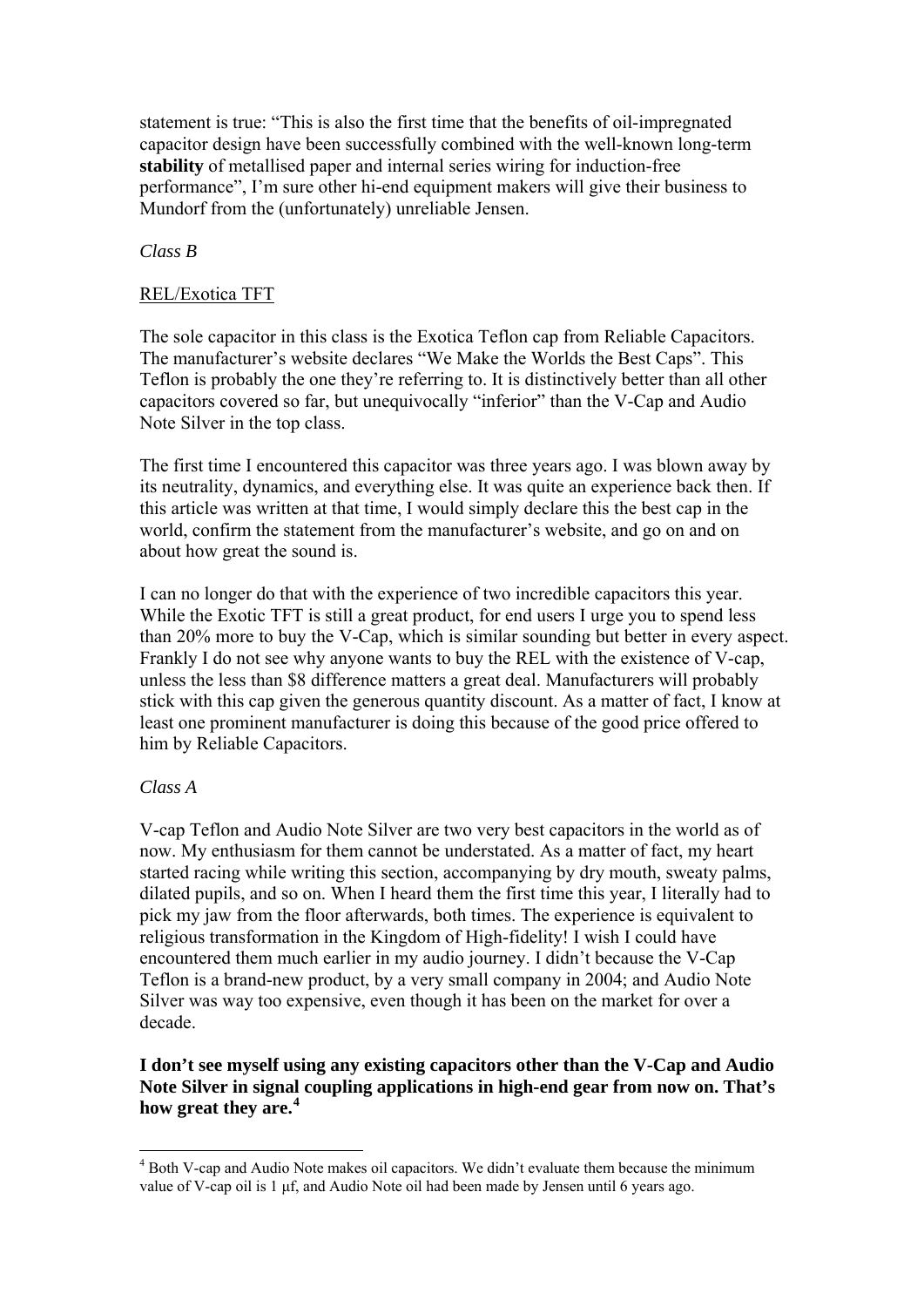# V-Cap TFTF

This is a relatively new product developed by Mr. Chris VenHaus. Chris made his reputation in the audio community by publishing various DIY cable receipts on his website and various blog forums. This author made several interconnects using very thin silver wires (0.005" or 0.0125cm) according to one of his "recipes". Till today, besides Omega Mikro cables, there is no other interconnects on the market I experienced that can excel over these home-brew cables. When I was made aware of the availability of the V-Cap early this year, I told myself I must include it in evaluation.

According to Chris, the V-Cap TFTF Teflon film and tin foil audiophile capacitors are the result of an extensive research and development project by a team of worldrenowned experts in electrical engineering, chemistry, materials science, and some of the top minds (and "ears") in the audio industry. While Teflon is the best dielectric material next to air and vacuum, it is not an easy product to work with. One of the biggest challenges with Teflon film capacitors is the permeations (microscopic pinholes) that form during the fabrication of the film, and when the film is stressed during the actual winding of the capacitor. The reason these permeations are a problem is because they have the potential to allow micro-arcing to occur between adjacent layers of the capacitor. The cumulative effect of this micro-arcing causes degradation of the capacitor's life and performance, in addition to a poor signal-tonoise ratio. The V-Cap design team found solutions to this challenge by sourcing Swiss-made winding machines and engineering proprietary bobbins that apply a light and ultra-stable tension to the custom spec'd teflon film during the winding operation. This greatly reduces the formation of permeations in the Teflon film, reduces microphonics, and provides an unsurpassed level of consistency and quality control. To take this a step further, the V-Cap engineers have also developed a new winding process called the Variable Stage Quadrant Dielectric™ (V.S.Q.D.). This unique winding process is a significant advance in capacitor technology because it virtually eliminates permeation alignments in three dimensions, ensuring an ultra-low noise floor, longer cap life, and highs that are extended, but without the fatigue or "tizziness" normally associated with capacitors of lesser quality.

Chris stated no expense has been spared to create these cost-no-object capacitors for the exacting audiophile. Now it is possible to get the smooth, liquid, and "musical" presentation of an oil capacitor, but with even better refinement, transparency and inner detail. Hear and feel true low frequency extension without any loss of control. Immerse yourself in a holographic soundstage emanating from a velvety black background, while enjoying the midrange liquidity and bloom coveted by oil capacitor afficionados. The V-Cap TFTF's reproduction of a musical instrument's precise timbre must be heard to be believed. No detail has been overlooked or left to chance during the development and production of the V-Cap. Even the Teflon insulated, 18 AWG solid copper leads and epoxy end-fill have been carefully selected for the best musicality and detail.

Well, I was impressed, but with reservation, because of all too frequent overstatements from manufacturers. After I finally installed the V-Caps, I was completely stunned. Never in my lifetime did I experience or expect to experience such a great capacitor!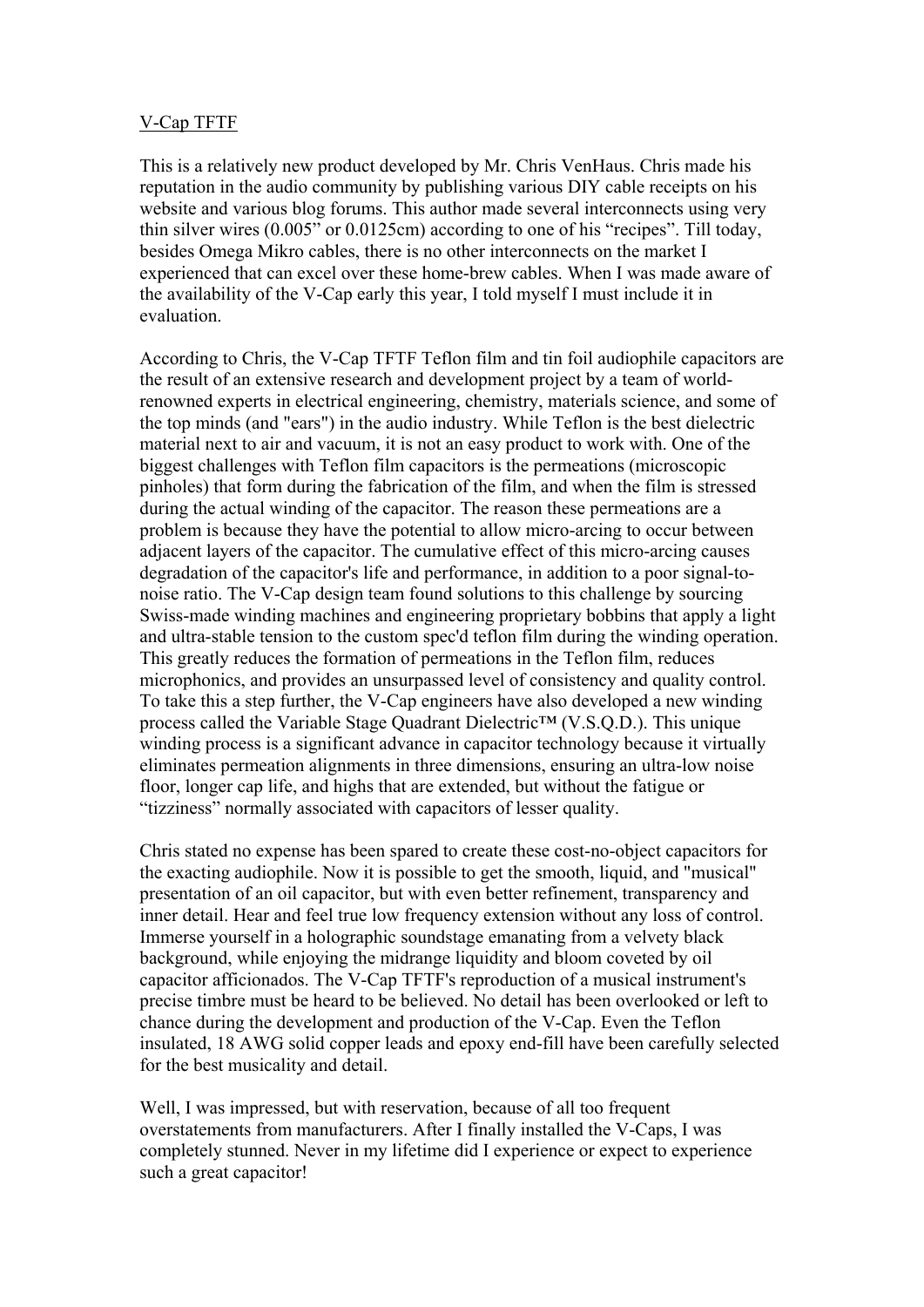Then I felt a bit sad. As a journalist who would always love to first report new and exciting products, I was scooped by Mr. Arthur Salvatore, a famed audio veteran and blogger, who reported on the V-Cap Teflon just a few months earlier on his English website. While I'm comforting myself that I will still be the first to introduce this great V-Cap through the most prestigious and circulated Chinese audio magazine, the sense of loss of the opportunity of maybe-once-in-a-life-time is persistent.

Just how great does V-Cap TFTF sound? Besides fully concurring with the manufacture's statement, I'd like quote Mr. Salvatore's 12 commandments on why you must believe in the V-Cap:

**1. They are the most neutral cap I've heard.** 

**2. They are the fastest and** *most detailed* **cap I've heard**.

**3.** *They provide the most natural texture, space and low-level details.* 

**4. They are the cleanest and purest cap I've heard.** 

**5. They are the most immediate and transparent cap I've heard.** 

**6. They are the most intensely dynamic cap I've heard.** 

**7. They provide the most separation and the least homogenization of any cap I've heard.** 

**8. They provide the most intelligibility of any cap I've heard.** 

**9. Their soundstage is the most focused that I've heard.**

**10. They have the tightest, cleanest, most natural and most impactful bass I've heard.**

**11. They have the most extended frequency extremes I've heard.** 

**12. They have the lowest "noise-floor" of any cap I've heard.**

Readers may notice some of the sentence or words are italic. It means I have difference conclusion on these statements. Remember, Mr. Salvatore never had chance so far to evaluate the ultra-expensive Audio Note Silver capacitor that turns out to be the nemesis of V-Cap. The reduction from 12 to 10 commandments is still enough to elevate Chris VenHaus, the father of V-Cap, to the status of god in the audio kingdom. That's how mighty the V-Cap is.

Besides the incredible sound, Chris declares the V-Cap TFTF can also handle much higher temperatures than most other caps, making them significantly more reliable in the relatively high temperatures often found inside vacuum tube amplifiers. As a matter of fact, Chris is so confident in the reliability of his V-cap that he provides a life-time warranty to the original purchaser. Furthermore, V-cap is about the same price as REL Teflon, given the discount Chris is providing when people purchasing at least two of the same values.

One thing about the V-Cap TFTF readers must be fully aware of is its incredible lengthy break-in process. Not only it takes about 400-500 hours to break-in, but also the sound of V-cap can be incredibly unpleasant before break-in. Without going into details, an immature V-cap Teflon is capable of bringing you into a journey to sonic hell. You are warned!

When I was just about to declare the V-Cap is the best capacitor in the world, there came the Audio Note Silver capacitor.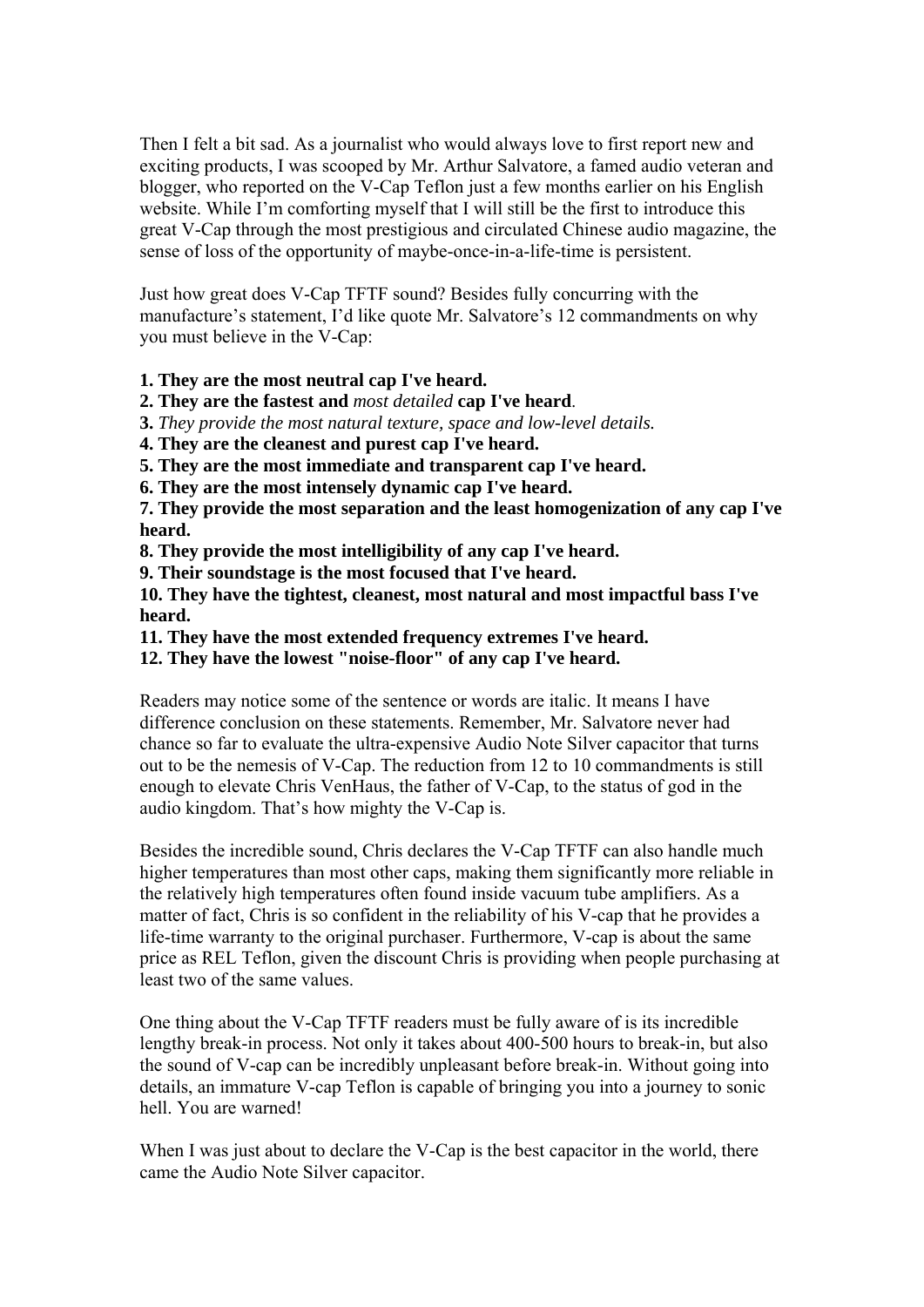### <span id="page-14-0"></span>Audio Note/Silver

According to the manufacturer, the silver foil capacitors have 99.99% pure silver foil, 20 strand silver litz leadouts and solid non-magnetic copper case. They use a fine mylar film instead of a paper in oil dielectric, and have found this to be the best compromise between sound and reliability.

Nevertheless, the very first thing just about everyone notices about the Audio Note Silver is its extraordinary price.<sup>3</sup> Therefore, even though the capacitor has been on the market for over a decade, few ever actually purchased it, let alone seriously evaluated the products. To make matters worse, there is a lot of confusion among the Audio Note UK and Audio Note Japan.

The Audio Note Silver capacitor we are evaluating is from Audio Note UK, not from Audio Note Japan. Here is some price information for the silver capacitor in the North American market as of December 2005:

| $0.10 \,\mathrm{\mu f}$   | \$155.80   |
|---------------------------|------------|
| $0.22 \mu f$              | \$202.95   |
| $0.47 \,\mathrm{\mu f}$   | \$332.10   |
| $1.00 \mu f$              | \$481.75   |
| $2.20 \,\mathrm{\mu f}$   | \$902.00   |
| $3.30 \,\mathrm{\upmu f}$ | \$1,389.90 |
|                           |            |

Too expensive? Try the price from Audio Note Japan. Here is price information for Audio Note Japan Silver capacitors, advertised on *Sound Practices* back in **1992**:

| $0.05 \mu f$         | £270.00 (about \$475 in December 2005) |
|----------------------|----------------------------------------|
| $0.10 \text{ µf}$    | £540.00 $(\$950)$                      |
| $0.15 \,\mathrm{µf}$ | £845.45 $($ \$1,488)                   |

Price for other values? Too scarily expensive to advertise. Remember we are talking about 1992 monetary value here 13 years later. Why the huge price differences between the ones made in UK and Japan? Apparently the obsessive Japanese is insistent on making the capacitor all by hand and under microscope. Even the silver foil used in the cap is hand-drawn. Is the Japanese version better than the UK version? This is the answer I may never find out. And I may not want to find out given how much more expensive the Japanese version is. Remember my friend has the original Japanese silver capacitors in his ultra expensive Audio Note 211 monoblocks. We didn't remove them for comparison because: 1. The de-soldering and re-soldering processes inevitably degrades the sound 2. Even if we find the Japanese version is better than the UK version, can we imagine the sound improvement can justify the extraordinary price difference?

While Peter Qvotrup at Audio Note UK has been working hard to make the price of silver capacitors much lower, the current price is still not exactly affordable, at \$155.80 each for 0.10 μf, this is the most expensive capacitor by a large margin. The

<sup>&</sup>lt;sup>5</sup> That's the very reason why Arthur Salvatore never evaluated the capacitor.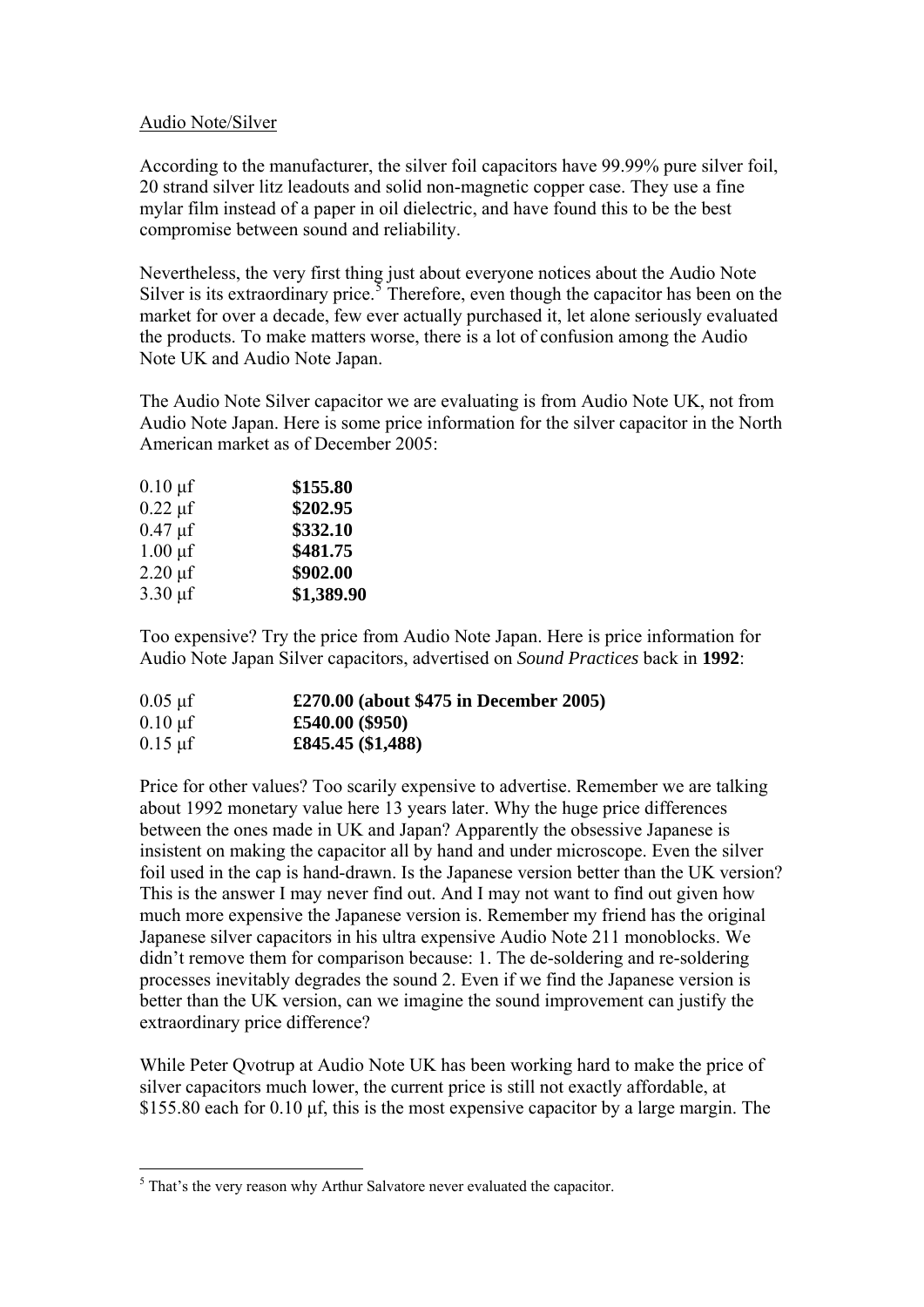sales tax on it would be more expensive than about half of the capacitors reviewed here.

## **However, it is worth every penny in a high-end system!**

Simply put, this is the *capacitor with most detailed sound, the most natural texture, space and low-level details.* The details come out of the incredible complex and rich harmonics that even V-Cap cannot match. In addition, this capacitor has the indescribable musicality that no other capacitors come close. Some readers may point out that since the experiment platform is a copy of Audio Note M7, the Audio Note silver capacitor must have the unfair disadvantage of build-in synergy. Well, I tried the silver cap in another modern preamp, the magical quality remained. For me, one of the most reliable ways of identifying a world-class audio product is emotional response. If I'm emotionally moved by the sound, then it must be a great product. The reverse is not true though as I may be in a bad mood and such. I was literally emotionally choked right after the silver capacitor was installed.

While V-cap excels in 10 other areas as outline by Mr. Salvatore and hence has the most intelligibility, the Audio Note Silver, without doubt, has the most sensuality. To lots of the people, this is enough reason for them to feel Audio Note has the world's best capacitor. While one wins my brain, the other one holds my heart. If the V-Cap is the Ferrari in the cap world, the Audio Note Silver must be the Rolls-Royce. One is exciting, and the other is luxurious. Make your pick.

It is foreseeable that readers want me to pick a winner between the two. It is a really tough call that ultimately depends on your very own system! A safe bet would be use at least two Audio Note caps in your high-end stereo system to take the advantage of its magical quality, and the rest with V-Caps. Ultimately, I give the crown to V-Cap as it is the most balanced and versatile capacitor ever made.

# **Conclusion**

This is an incredible journey with 21 capacitors. For budget-constrained consumers, the Russian Teflon is a good pick; for excellent performance with reasonable price, you cannot go wrong with Jensen and M-cap Silver/Oil. For audiophiles who take no compromise and can afford the price, Audio Note Silver and V-cap TFTF should be your only choices.